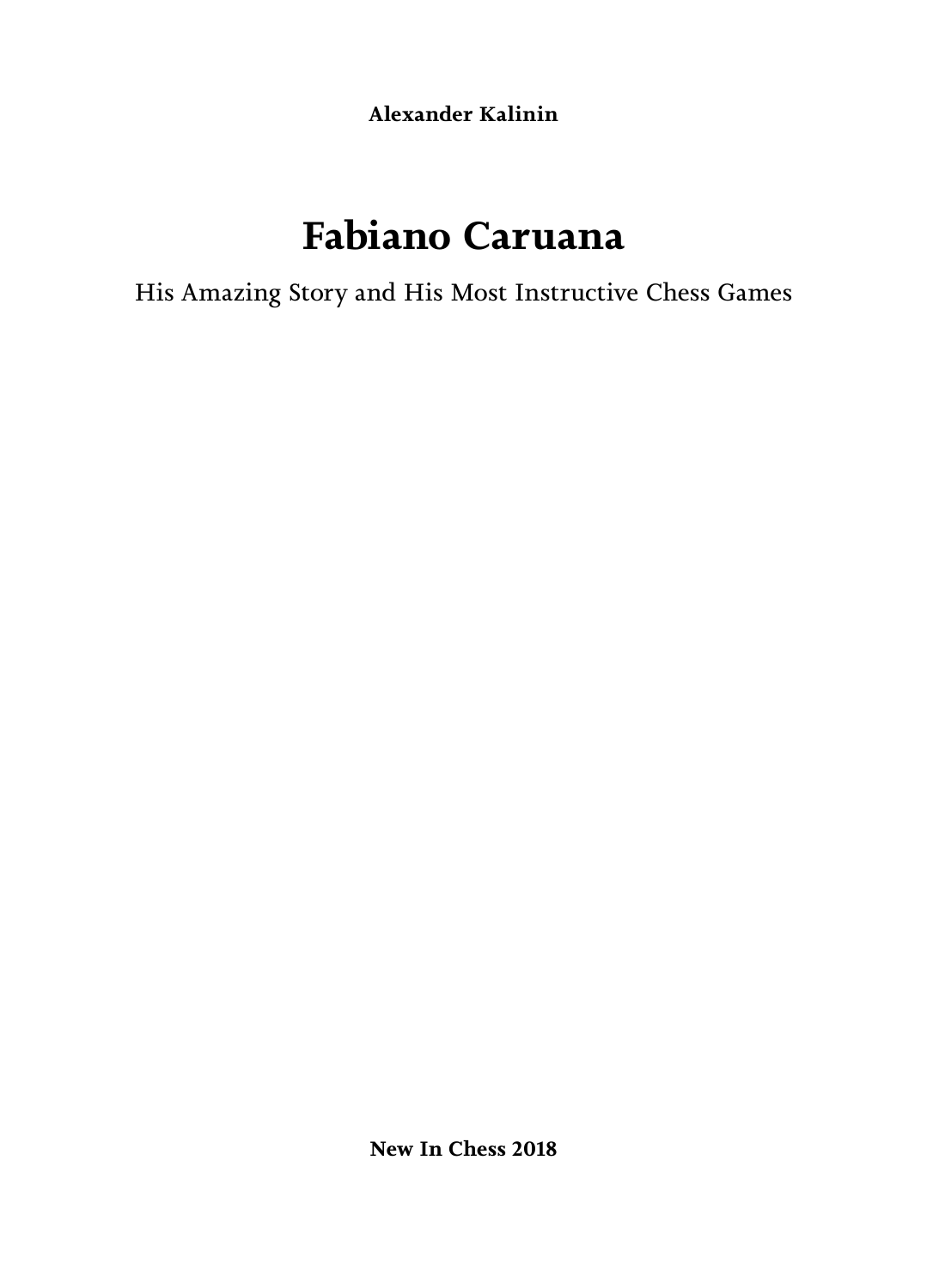## **Contents**

| Part I            | The rise of an American chess star9 |
|-------------------|-------------------------------------|
| <b>Chapter 1</b>  |                                     |
| <b>Chapter 2</b>  |                                     |
| <b>Chapter 3</b>  | The calm before the storm35         |
| <b>Chapter 4</b>  |                                     |
| Part II           |                                     |
| <b>Chapter 5</b>  |                                     |
| <b>Chapter 6</b>  | Centralisation as a weapon 129      |
| <b>Chapter 7</b>  | Attacking on the queenside153       |
| <b>Chapter 8</b>  |                                     |
| <b>Chapter 9</b>  | Defence and counterattack  171      |
| <b>Chapter 10</b> | The Berlin endgame 179              |
| <b>Chapter 11</b> |                                     |
| <b>Chapter 12</b> |                                     |
|                   |                                     |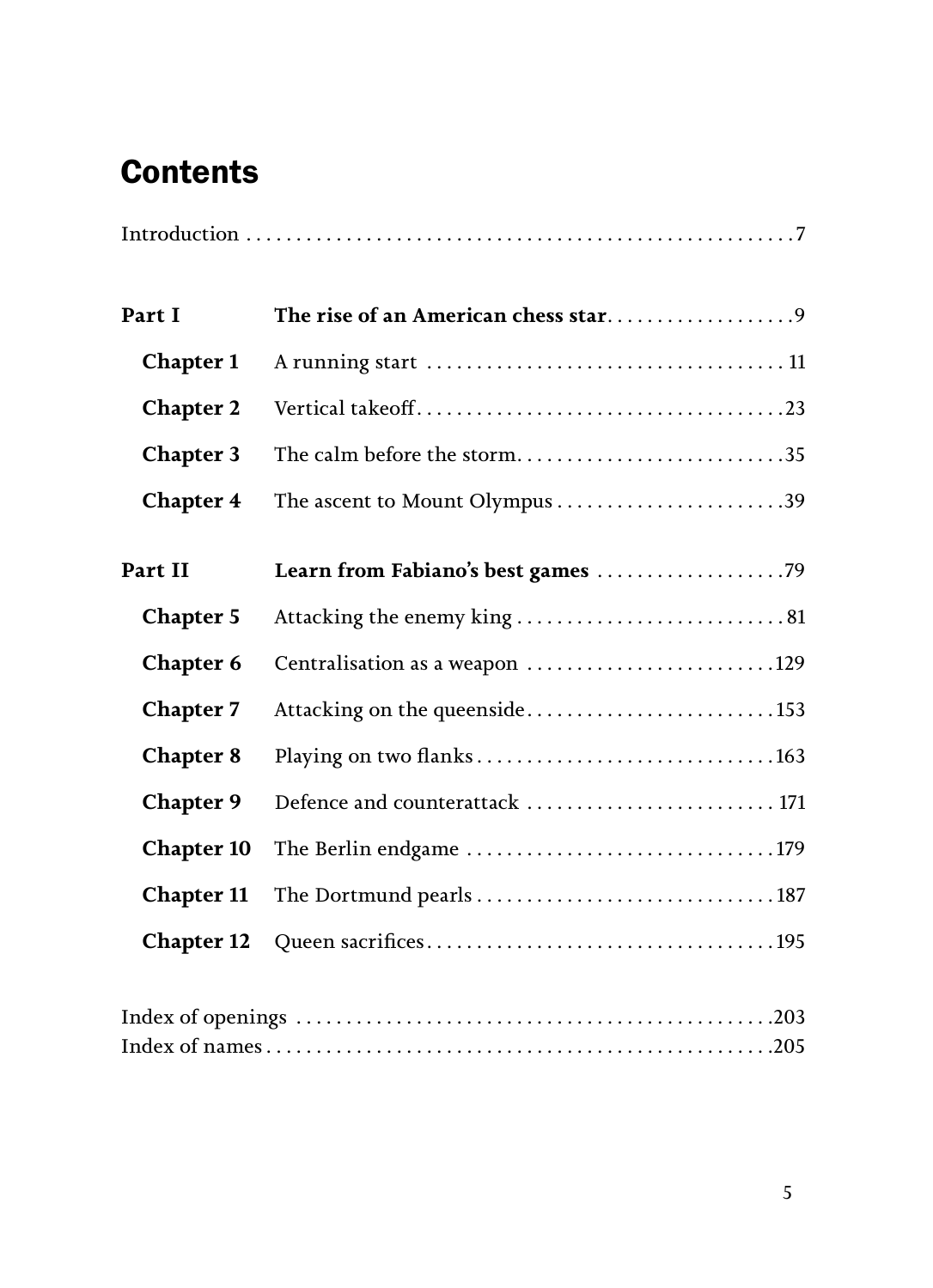## <span id="page-2-0"></span>Introduction

His brilliant result at the St Louis super-tournament in 2014, with the remarkable score of 8.5/10 (including, in the first seven rounds, the Fischeresque score of seven victories), propelled 22-year old Fabiano Caruana into the small group of challengers to the World Champion.

In the 2016 Candidates' tournament in Moscow, Caruana was regarded as one of the favourites. This is how he was described in pre-tournament prognostications by grandmaster Emil Sutovsky:

'Fabiano Caruana was somewhat surprisingly regarded as favourite by almost half of the survey respondents. Despite the fact that eighteen months have passed since his legendary performance at St Louis, people understand that the Italian-American is capable of achieving something similar again. However, I personally am mystified that a whole series of appearances at the highest level since then has seen him drop sharply, from his cosmic rating of 2844 to a more modest 2794. Why did the qualitative leap in his play, which was noticed in the summer-autumn of 2014, turn out to be so short-lived? I do not know. But honestly, I would very much like to see that Caruana again – his play was the sort of chess that I personally consider ideal. An extraordinary degree of principle in the opening, a "wholeness" in his formulation of the game, deep strategic plans based on tactical subtleties, and, to the delight of the fans, numerous victories in games against the "Berliners" (including Carlsen). It was chess that was a symbiosis of science, game and sport, rather than the Carlsen approach, which can be described as purely chess-as-a-game. Can Caruana again combine these ingredient and shine? Definitely!'

In that Moscow Candidates tournament, Caruana was close to qualifying for the 'match of his life', but after losing a dramatic game in the final round against Sergey Karjakin, he was forced to settle for 'only' second place. He then followed up with a convincing win in the US Championship and a gold medal with the American team at the Olympiad (Baku 2016), all of which showed that he was ready for a new step forward.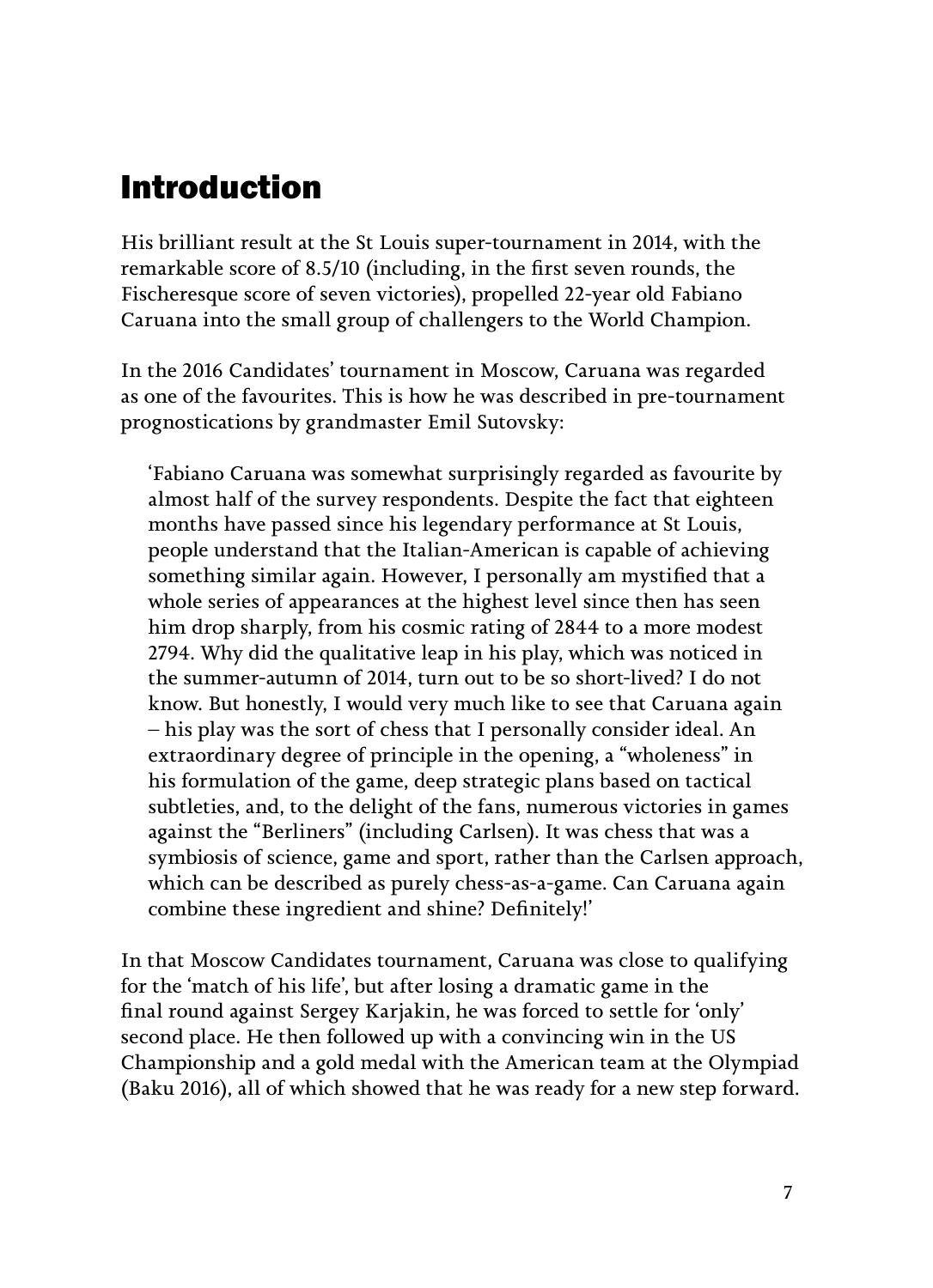In the January 2017 FIDE rating list, Caruana (2827) occupied second place, only 13 points behind Magnus Carlsen (2840).

Two years after Moscow, Caruana did make the final jump. After a highly convincing win in the Berlin Candidates Tournament in March 2018 (despite losing to Karjakin again!) the American grandmaster is up for his greatest challenge to date. In November he will be playing his World Championship match with Magnus Carlsen. Experts predict that this match will be very close and tense. Will it be the culmination of the amazing story of Fabiano Caruana?

*Alexander Kalinin Moscow, July 2018*

**Note:** In several games I have cited a few comments by Fabiano Caruana himself or by other (grand-)masters. Most of these comments appeared earlier in New In Chess Magazine or on ChessBase.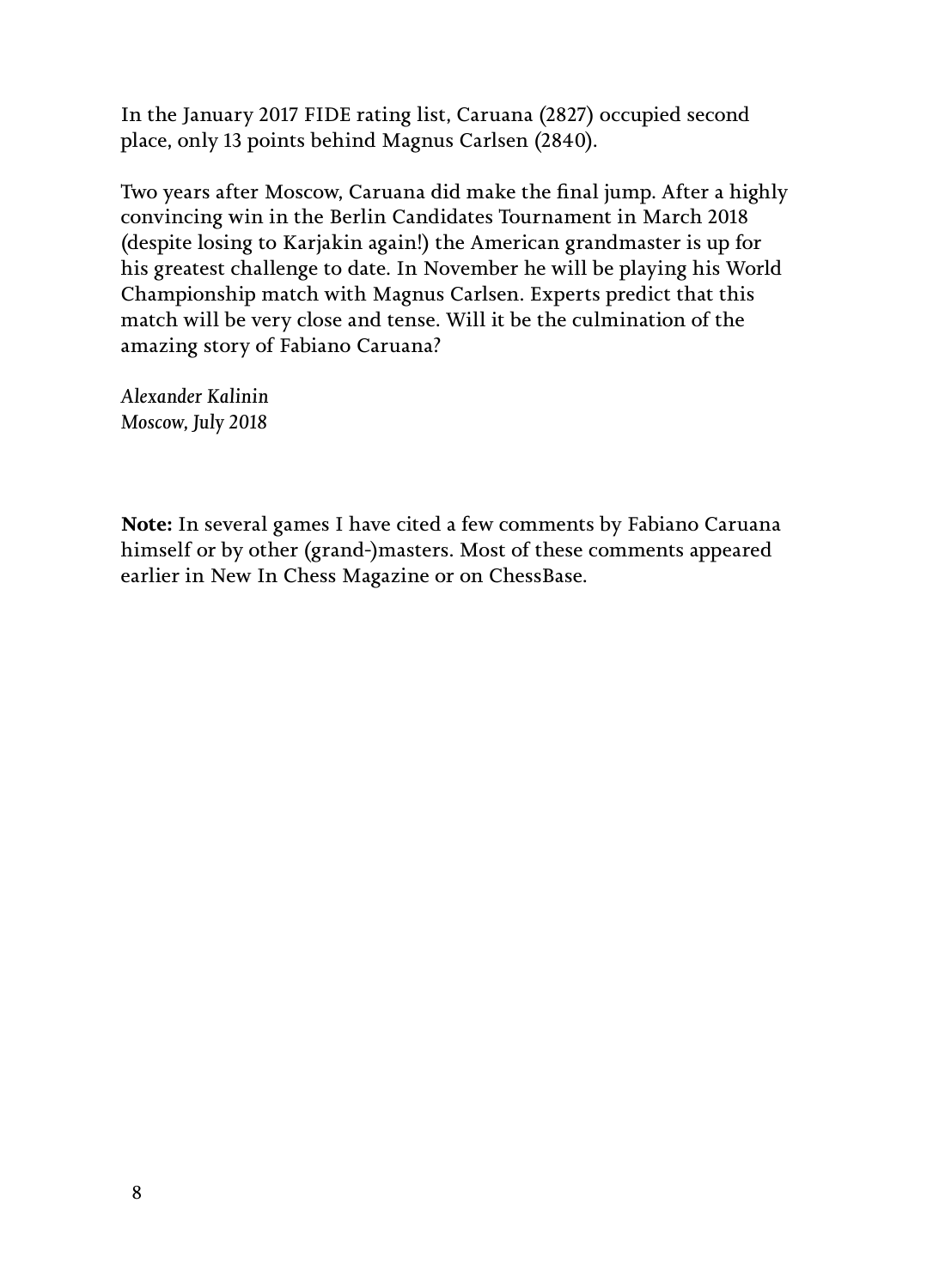#### <span id="page-4-0"></span>CHAPTER 1

## A running start

Fabiano Caruana was born on 20 July 1992 in Miami. He was the third child in a large Italian family, significantly younger than his brother and sister.

Fabiano showed exceptional chess ability early on, and his father took the five-year-old to the Brooklyn Chess Club (at the time, the family had moved to Brooklyn), the same club where the legendary Bobby Fischer had begun his career! Fabiano loved to read chess books and later said:

'At first, I studied by myself, from books and magazines, and spent many hours at the board every day. I think this was a very important step, as I acquired the habit of working hard.'

Soon the youngster began working with the popular American children's trainer, Bruce Pandolfini.

'I started working with Fabiano when he was only five,' recalls Pandolfini, 'and it was obvious that he had a rare intuition, was brave in attack and was one of the five most talented players of his age, whom I had seen.'

Then, between the ages of eight and twelve, Caruana trained with grandmaster Miron Sher.

As expected in this age, the boy plunged into the atmosphere of numerous chess battles with his peers. The habit of playing a lot is one which has remained with Fabiano to this day, and he remains notable for it among his colleagues and to the surprise of experts.

Here are some extracts from an interview which Caruana gave to journalist Evgeny Atarov for the Russian website Chess Pro in 2012:

E.A. 'You feel a need to play and work constantly?'

F.C.: 'Most of all, to play! I can greatly enjoy the feeling of battle. Nowadays study means hours and hours of working with the computer, in which you have to be the creator. The computer is excellent at refuting stuff, but you have to come up with the ideas yourself. I prefer the process of play, because here we are in equal conditions with the opponent: he invents something, then I invent something...'

EA.: 'What aim do you set yourself when you sit at the board: do you want to get pleasure from the game, or just to win and score a point in the tournament table?'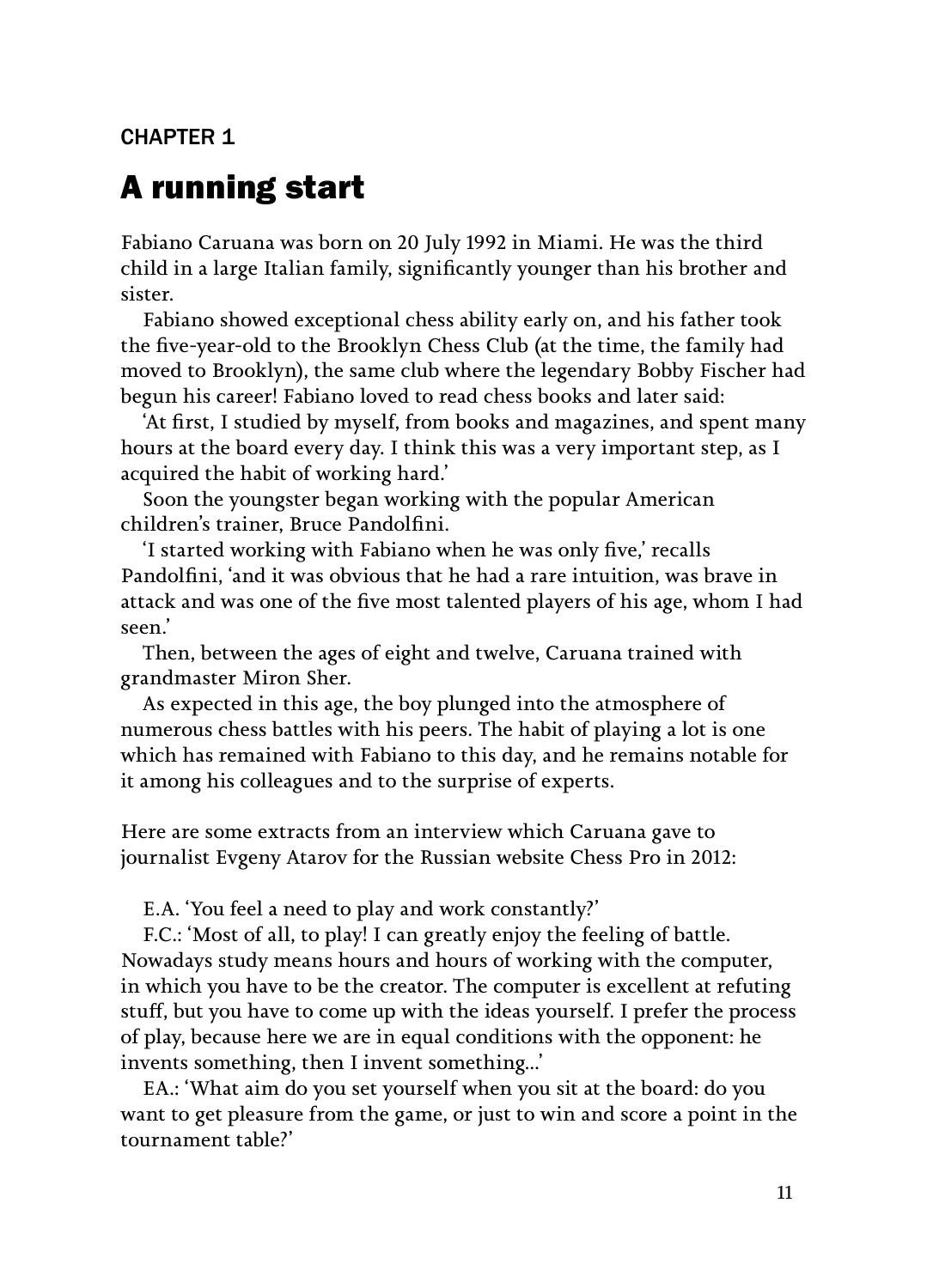FC.: 'For me, chess is a battle. Most of all, I want to win. Of course, I enjoy it when I manage to create something special on the board, a beautiful idea or something that I can recall with pleasure afterwards...'

EA.: 'Many children fall madly in love with chess when they first start to play, but gradually, when they have to work at it, this love dissipates and gives way to necessity. Haven't you lost your love of chess over the years of work?'

FC.: 'Undoubtedly, it is hard to retain all your life that initial feeling of wonder. I have the same story, but I have never come to hate chess... over the years, I have come to like some aspects of chess more and some less, but every time, I find something special. Chess opens before one a mass of tempting possibilities, such as the chance to see the world.'

EA.: 'So the love remains, all the same?'

FC.: 'Hmm. Probably, yes... I have never thought about this, but now you ask, I have to say probably yes. I get enormous pleasure every time I sit at the board. Every time!'

EA.: 'What does a professional chess player need, so as constantly to improve?'

FC.: 'First and foremost, never relax your demands on yourself. One must constantly work, not give oneself pauses and indulgences. It is also very important, in my opinion, to constantly maintain one's form, i.e. all the time to be involved in the game. You have to be constantly engaged in chess, and if you are not sitting directly at the board, you should be engaged, looking at what is happening around you... you must constantly improve, find and identify for yourself what is new. If you are talented and do all this, you will constantly grow. I don't think there is any other method of self-perfection.'

EA.: 'Looking at yourself, do you sometimes ask yourself where you get the energy to work and play so much? Do you have problems with energy?'

FC.: 'Yes, chess requires a lot of energy. After a seven-hour game, one often finds it hard to stand up, one is so tired. But it's not a problem for me. I don't get so tired during a game as others do. I don't know the explanation – maybe it is just my physiology. I recover my strength quickly.'

EA.: 'Do you do sport or anything? Gymnastics or maybe jogging?'

FC: 'None of these things at all. I walk a lot...'

EA.: 'We understand that you can play 20 or more games in a month. But do you enjoy it, when you play so much?'

FC.: 'Not always. You can't play every game with the same degree of pleasure. Sometimes you just feel tired. But I try to get pleasure from the process of playing, from every game, and do not think about the fact that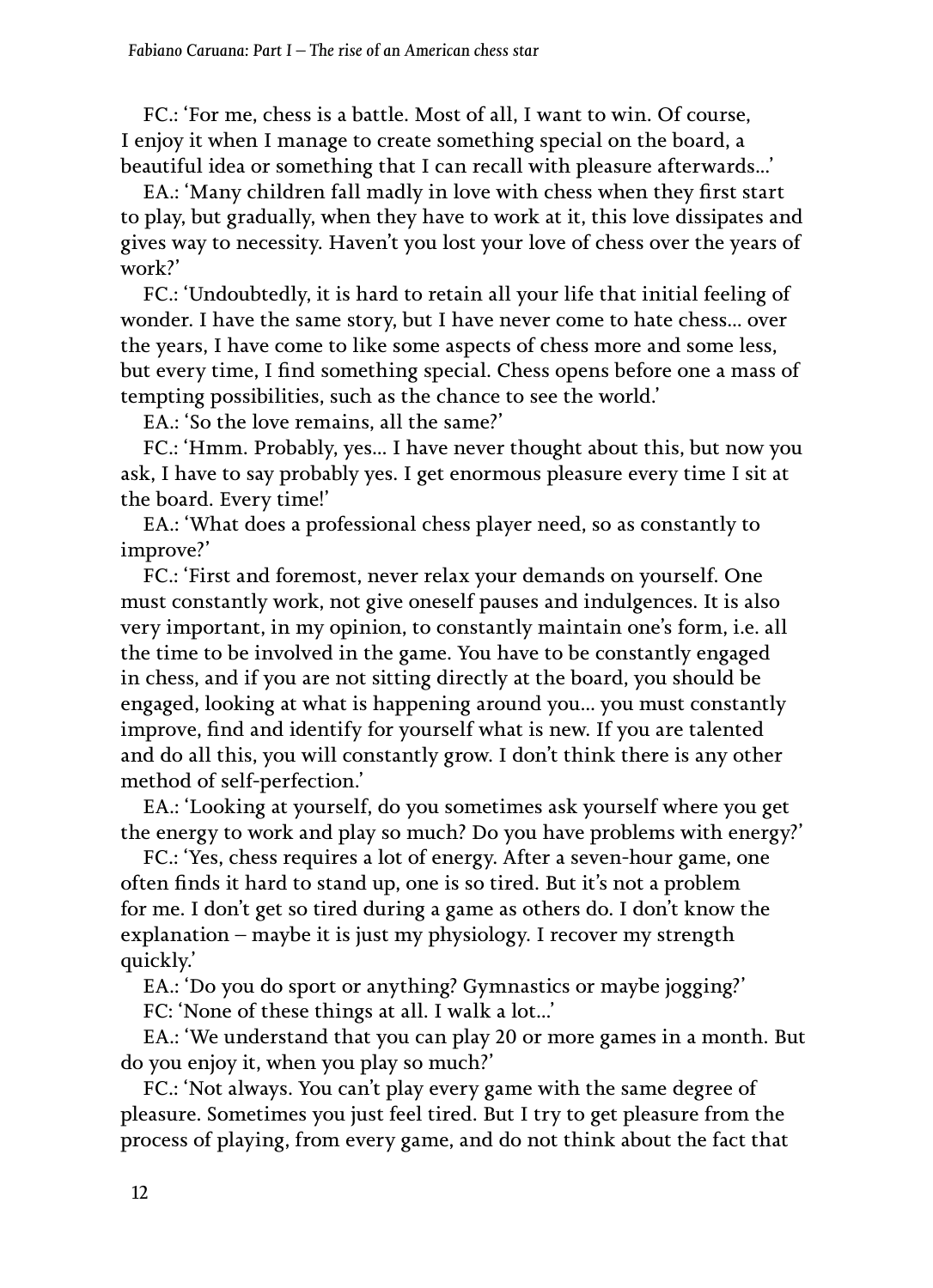I played yesterday, and the day before, and will play again tomorrow. After all, this is my job and I should try to do it properly.'

In 2002 and 2003, Caruana won the Pan-American Championship (under 10) and achieved the FIDE Master title. At this same period, he scored his first victory against a GM in a one-to-one game. In the first round of September's Manhattan Chess Club tournament, his victim was the experienced Alexander Wojtkiewicz.

Game 1 Sicilian Defence B27 Fabiano Caruana Alexander Wojtkiewicz

New York 2002

1.e4 c5 2.♘f3 g6 3.d4 ♗g7 4.♗e3 ♘f6 5.♘c3 cxd4 6.♗xd4 ♘c6 7.♗b5  $\Diamond$ xd4 8.  $\degree$ xd4 0-0 9.e5  $\Diamond$ e8 10.0-0-0 d6 11.♕d2?!

He could keep the initiative with 11.♕h4!. Now the advantage passes to Black.

11...♗g4 12.♗xe8 ♖xe8 13.exd6 exd6 14.♕xd6 ♗xc3 15.♕xd8 ♗xb2+ 16.♔xb2 ♖axd8 17.♖xd8 ♖xd8 18.♘e5 ♗f5 19.g4 ♗e6 20.♖e1



The endgame favours Black, thanks to his strong bishop and superior pawn structure. Now 20...♖d6 is tempting, planning to attack with the queenside pawns, or 20...

g5, fixing the g4-pawn on a light square.

#### 20...♖d2?

The rook will be attacked on the d2-square. It is hard to say exactly what the grandmaster overlooked, but almost every one of his next few moves looks doubtful.

#### 21.♘d3 ♗xg4 22.h3



#### 22...♗f3

As soon becomes apparent, Black is ready to sacrifice the exchange. But why not do so whilst picking up the h3-pawn: 22...♗xh3 23.♔c3 ♖xd3+ 24.cxd3 ?

#### 23.♖e3 ♗c6?

The other bishop retreat, 23...♗h5 leads to a draw by repetition after 24.♖e7 ♗f3 25.♖e3, Perhaps the GM was working on the principle that it was better to lose than to draw! 24.♔c1 ♖xd3 25.♖xd3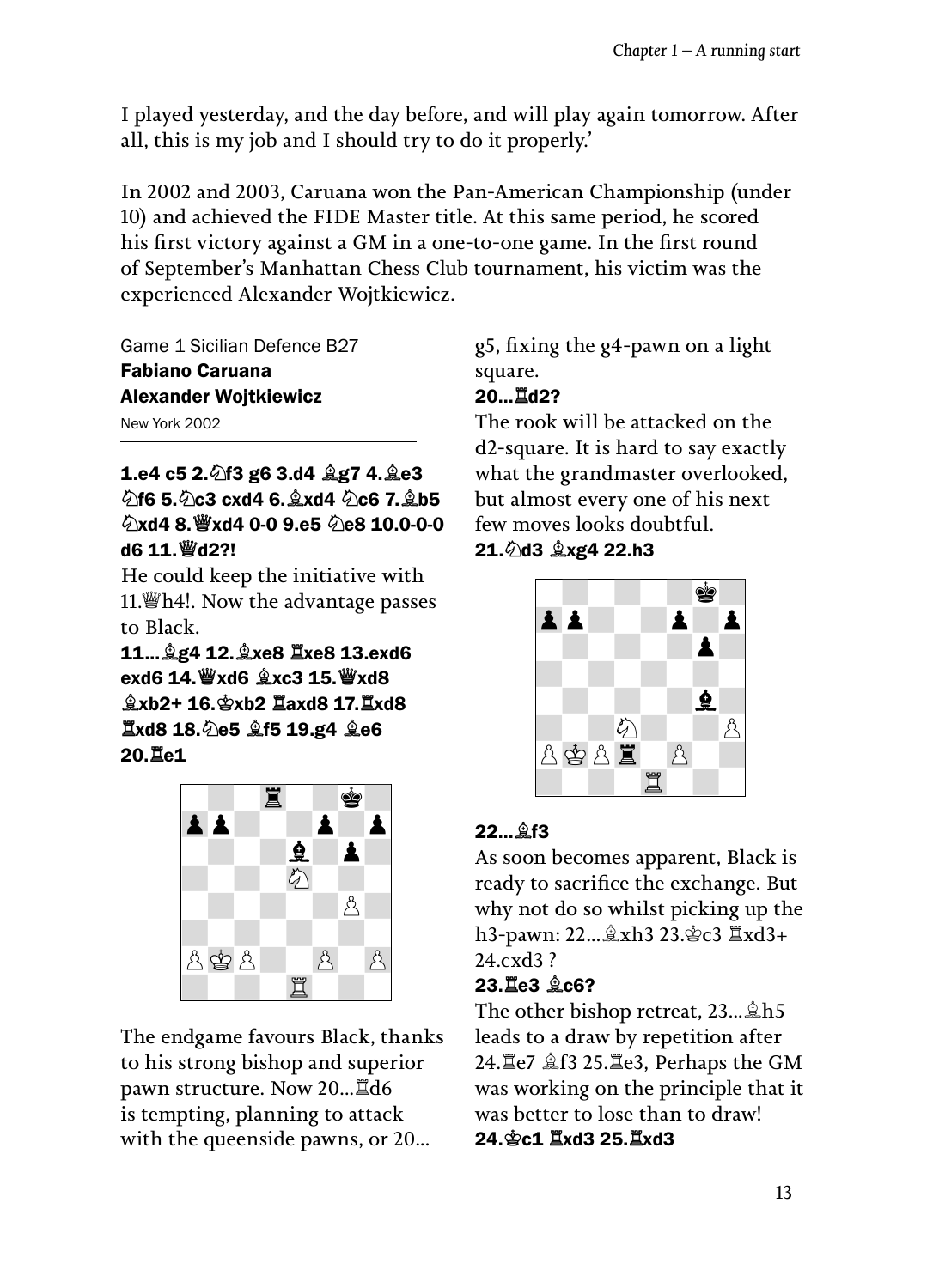Stronger was 25.cxd3, creating a passed pawn. 25...♔g7 26.♔d2 ♔f6 27.♔e3 ♔g5 28.♔d4 ♔h4 29.♖g3 f5 30.♔e5 ♗e4 31.c4 g5 32.♖b3 ♗g2 33.♔xf5 h6

34.♔g6 h5 35.♔h6 g4 36.hxg4 hxg4 37.♔g6 ♗f3 38.♔f5 ♔h3 39.♔f4 ♔g2 40.♖b2 a6 41.c5 ♔h2 42.a4 ♔g2 43.a5 ♔h2 44.♖b3 ♔g2 45.♖xf3 Black resigned.

Of course, the game is far from being a masterpiece, but the sensationalist Americans claimed that, by winning this game at the age of 10 years and 61 days (!), Caruana had become the youngest player ever to defeat a grandmaster in an official game. This is probably true, although one should remember that in 1922, the wunderkind Sammy Reshevsky, also aged 10, defeated the great David Janowski at the New York tournament of American masters.

In 2002 and 2003, Fabiano took part in the World Junior Championships (at U-10 and U-12 respectively), but without any special success. On neither occasion did he even get in the top three medallists. Luckily, in chess, as well as sporting success, there are also creative criteria, by which one can judge the potential of a young player.

Once again, we turn to the 2012 interview with Atarov:

EA.: 'How would you describe your chess style? Are you a tactician or a strategist?'

FC.: 'I would not measure in such categories. It seems to me that I'm a good fighter. It gives me pleasure to play different positions, both tactical and strategic. I cannot say that I avoid anything. I can attack with a full board of pieces or manoeuvre about in a roughly equal position, I have nothing against the endgame.'

EA: 'Do you now understand how you played as a child?'

FC.: 'Oh, then I preferred to attack all the time. I loved to sacrifice pieces and break through to the enemy king. I was like that for a long time, but eventually, as I got stronger, I understood that winning by a direct attack is not always possible... I had to become more universal, learn to manoeuvre, defend, etc.'

Maybe the young Fabiano really did sacrifice pieces right and left, but those games that have come down to the database present a quite different picture! Sacrifices are extremely rare and instead, one is astonished at the ten year-old's ability to harmonise his pieces and find possibilities for continually strengthening his position. One sees combinations in his games, but modest ones, which arise out of the logical demands of the position.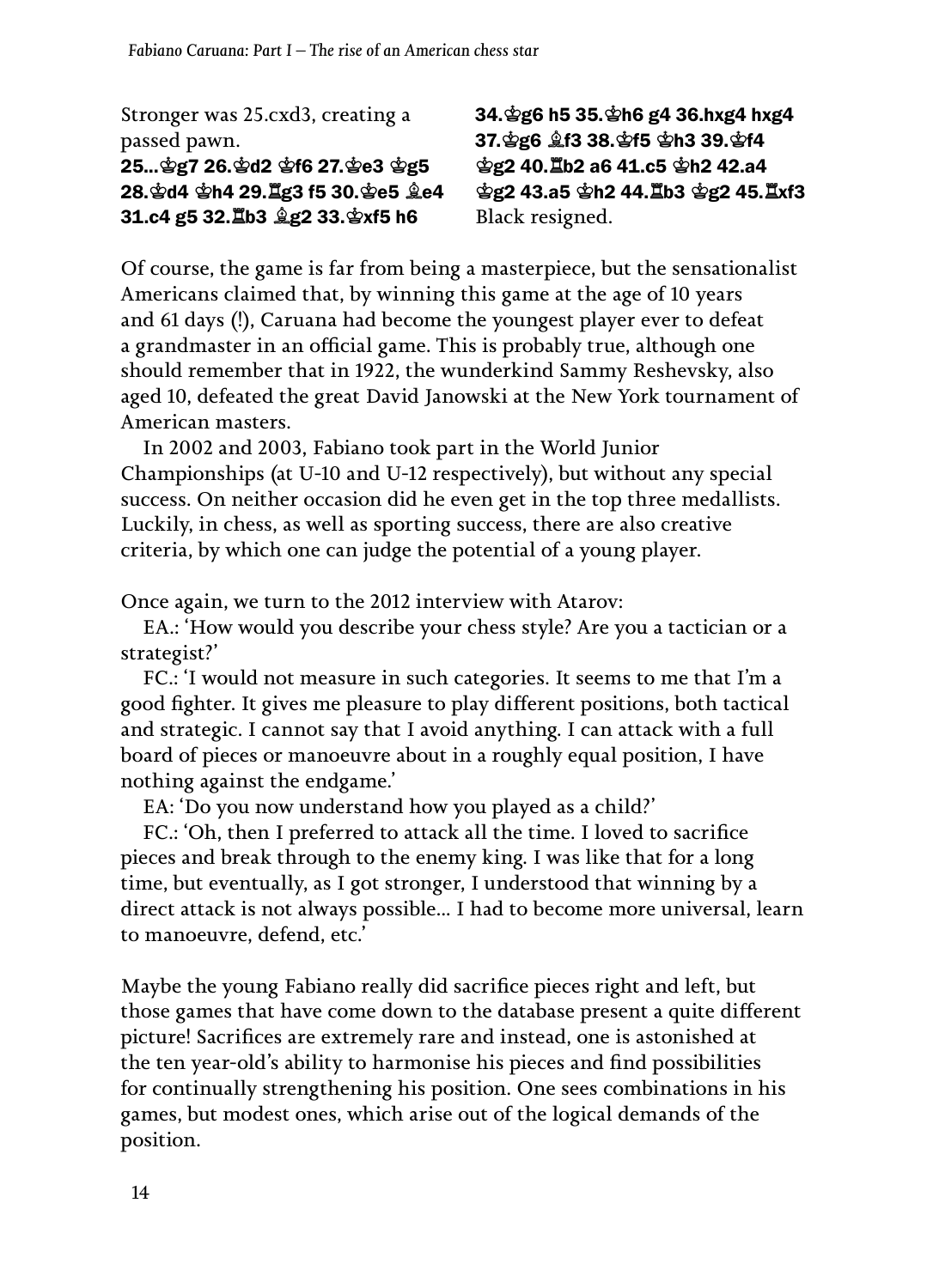#### <span id="page-8-0"></span>CHAPTER 6

### Centralisation as a weapon

The theme of centralisation is one of the main weapons in Caruana's armoury. It is reflected in our hero's opening preferences, which involve mainly classical schemes.

In Game 42 a sharp battle to centralise all the pieces is turned into a direct attack on the king.

In Game 43 both players appear to devote the same attention to centralisation. But when play opens up in the centre, it suddenly transpires that Caruana's pieces are more harmoniously placed.

Games 44 and 45 give us examples of effective piece operations against the enemy centre.

The popular topic of a knight outpost in the centre is shown in Games 46 and 47.

Game 48 demonstrates the strength of a mobile pawn centre, for which White sacrifices a gambit pawn on c4.

Even one piece established in the centre can exert a decisive effect on the course of the game. In Game 49 the white queen secures the post e4 and, without leaving the square, directs operations over the whole board!

| Game 42 Ruy Lopez C99   |      |
|-------------------------|------|
| <b>Fabiano Caruana</b>  | 2646 |
| <b>Mikhail Klenburg</b> | 2426 |
| Budva tt 2009 (1)       |      |

1.e4 e5 2.♘f3 ♘c6 3.♗b5 a6 4.♗a4 ♘f6 5.0-0 ♗e7 6.♖e1 b5 7.♗b3 d6 8.c3 0-0 9.h3 ♦a5 10. ec2 c5 11.d4  $\mathcal{W}$ c7



This system of development, suggested by Chigorin, retains popularity to this day.

#### 12. bd2 cxd4

In the middle of the 20th century, Black often played Rubinstein's manoeuvre 12...∕2c6 13.d5 ⊘d8 followed by ... $\&e8$ , ... $g7-g6$ , ... $&\&q7$ , ...f7-f6 and ...♘f7, setting up a solid defensive line on the kingside. Nowadays, preference is given to the pawn exchange in the centre, which leads to more lively play. 13.cxd4 4c6 14.4b3 Now 14.d5 is premature, because after 14...♘b4 15.♗b1 a5 16.♘f1 ♘a6 Black transfers the knight to c5 and achieves a comfortable position.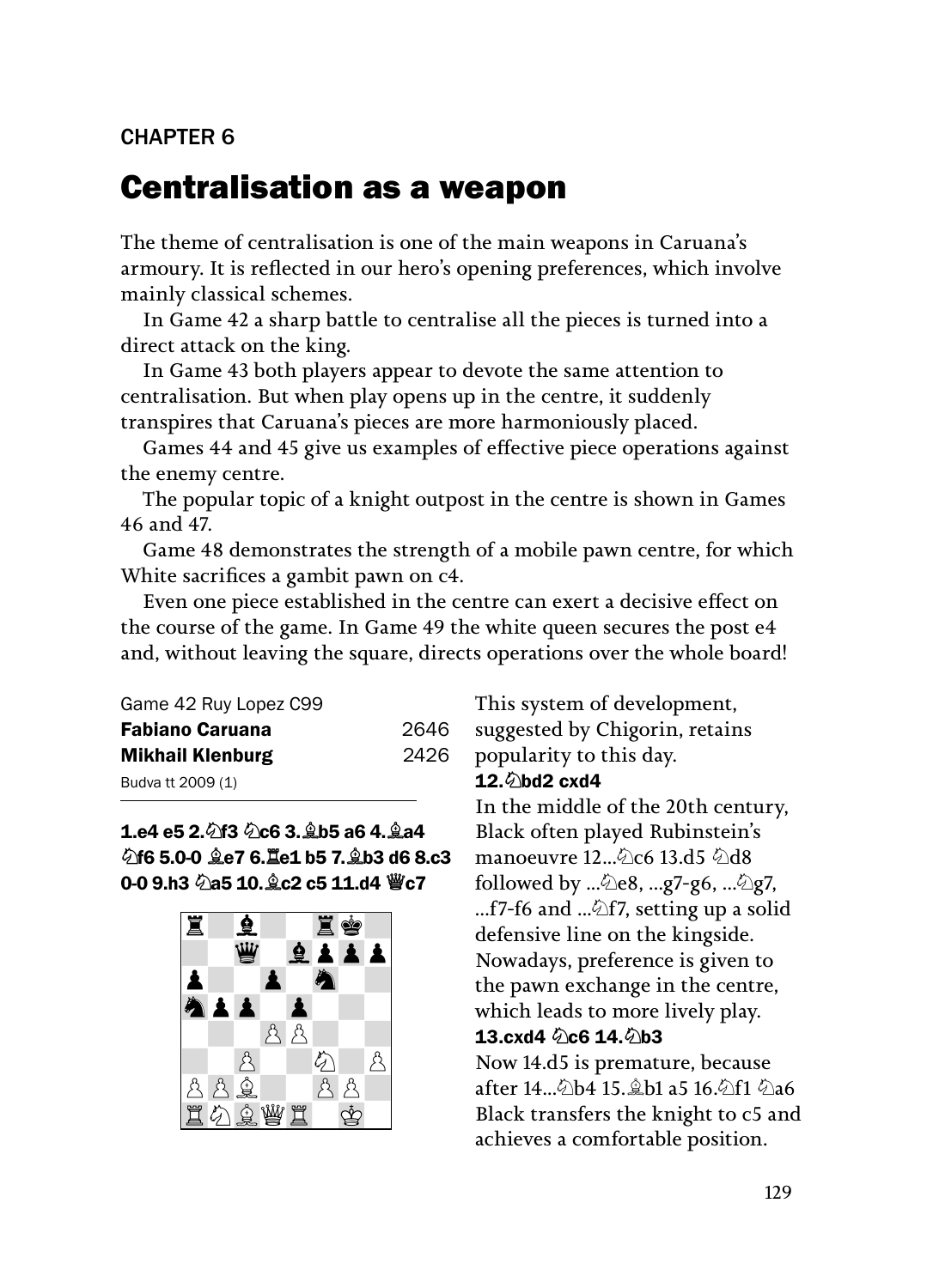#### 14...a5 15.♗e3 a4 16.♘bd2 ♗d7 17.♖c1 ♖ac8

Preparing the retreat of the queen to b8, from where she can control the squares b5 and e5. More often seen is 17...♕b7, immediately opening the ♗e7's path to b6 and not yet determining the position of the rook.



#### 18.a3

A typical Caruana choice. Most players would play the standard Spanish manoeuvre ♘d2-f1-g3 here, concentrating forces on the kingside. Fabiano, however, prefers to play in the centre – ♗d3 and ♕e2, striving to create pressure over the whole board.

#### 18...♕b8 19.♕e2 ♖c7

It was worth considering 19...∕ a5 20.♗d3 ♖fe8, strengthening b5 and e5.

#### 20.♗d3 ♖fc8



#### 21.♕f1!

This modest queen retreat defends the ♖c1 and creates a threat against the b5-pawn (the immediate 21.♗xb5? fails to 21...♘xd4!). It is difficult for Black to maintain the tension any longer and he clears the centre.

#### 21...exd4

He could have forced the exchange of all the rooks by 21... $\triangle$ xd4 22.♘xd4 (22.♖xc7? ♘xf3+!) 22...♖xc1 23.♖xc1 ♖xc1 24.♕xc1 exd4 25.♗xd4 ♕b7, but even in this case, White's chances are preferable, thanks to his more aggressively placed pieces. 22.♘xd4 ♘xd4 23.♖xc7 ♖xc7?! The positioning of the major pieces on the b8-h2 diagonal proves vulnerable. Better was 23...♕xc7 24.♗xd4 ♕b7, aiming for a more harmonious piece set-up. 24.♗xd4 ♗c6



#### 25.e5!

The ideal moment to open the centre!

#### 25... 2d7 26.e6!?

The continuation 26.exd6 ♗xd6 27.♕e2 ensures White the initiative in a symmetrical position, thanks to his more aggressively-placed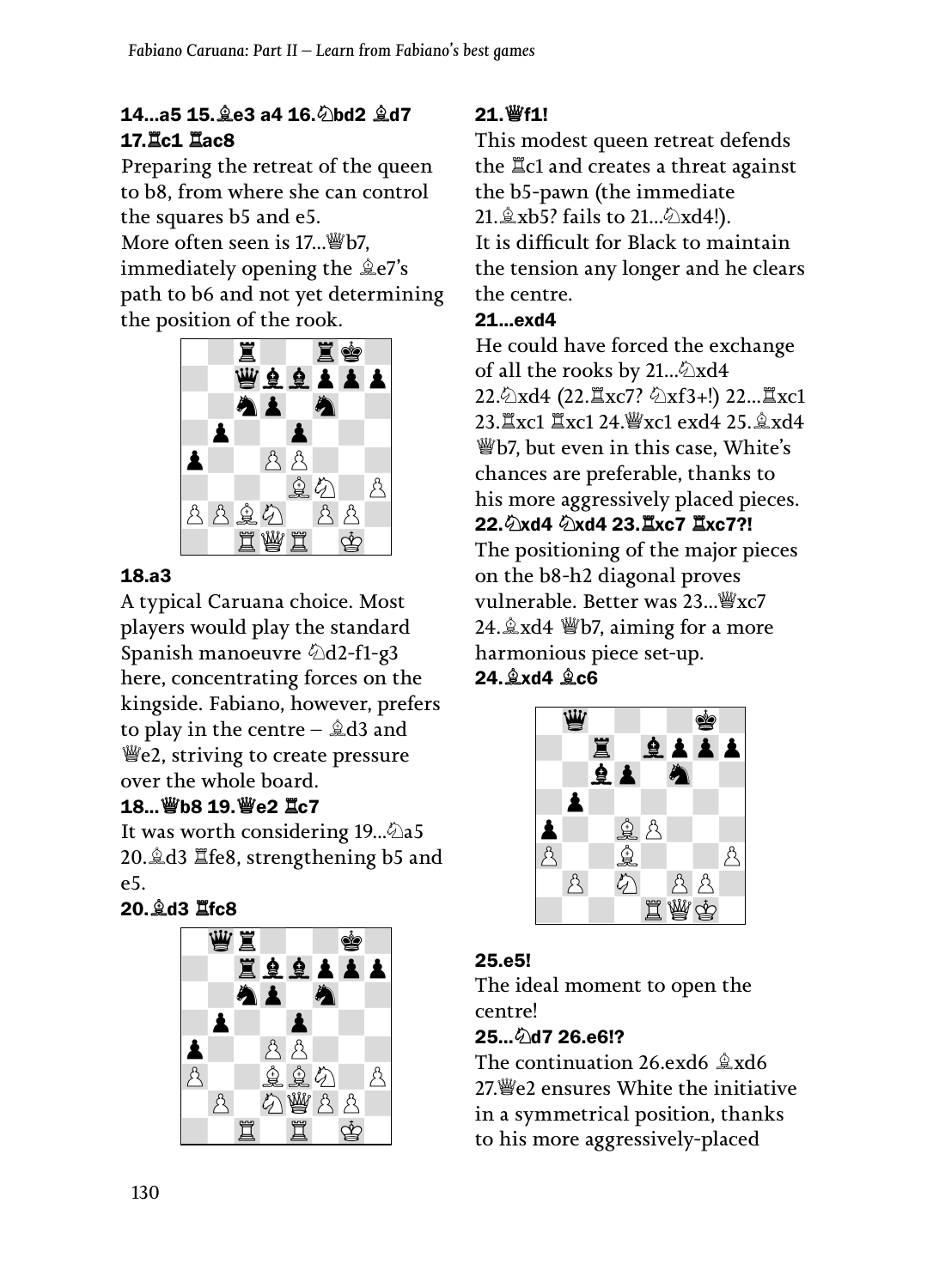pieces. With the text, Caruana aims for more.

#### 26...fxe6 27. Lxe6 ⊘c5!

Forcing the exchange of one of the white bishops, and getting rid of the weakness on d6.

#### 28.♗xc5 dxc5 29.♕e2

Again Caruana prefers centralisation! The alternative is 29.♕b1 h6, forcing a weakening of the black king position.

#### 29...♕d8 30.♘f3

In this open position, despite the opponent's two bishops, White has the advantage, because the defences of the black king are seriously weakened by the absence of the f7-pawn.

30...c4



#### 31.♗c2

As Mihail Marin pointed out, rather more dangerous for Black was the move 31.♗f5!, when the white bishop is ready to develop activity, not only on the diagonal b1-h7, but also via the square e6. By way of an illustration of the possibilities, the Romanian GM gives the following variations:

A) 31...♗d7?? 32.♖xe7 ♗xf5 33.♖e8+;

B) 31...♗d5 32.♘g5! h6 33.♖e5 ♔h8 34.♘e6 ♗xe6 35.♖xe6 with a strong attack, which is strengthened further by the presence of oppositecoloured bishops;

C) 31...♗f8 32.♘e5 ♗b7? 33.♕h5 g6 34.♖xg6+! hxg6 35.♗e6+! with mate;

D) 31...♗f6 32.♘e5 ♕d5 33.♕g4 **<b>盒xe5 34.** e8+ 盒xe8 35. 鱼e6+, achieving a material advantage. 31...♗f8

After 31...♗f6 White develops the initiative by means of 32. ∕ ≥e5 *L*xe5 (32...♗d5 33.♗xh7+) 33.♕xe5 with advantage.

#### 32.♘e5 ♗d5?

The decisive mistake.

Also unsatisfactory was 32...♕d5 in view of 33.♘xc6 ♖xc6 34.♖e5. As Marin pointed out, it was possible to defend with 32...♗b7!, and it is not obvious how White can carry his attack to a victorious conclusion. Thus, after 33.♕h5 g6 the sacrifice of the white rook or any of his minor pieces on g6 leads only to perpetual check –  $34.\nexists x g6+$ hxg6 35.♕xg6+ ♖g7 36.♕e6+ ♔h8 37.♕h6+ etc.



33.♗xh7+!